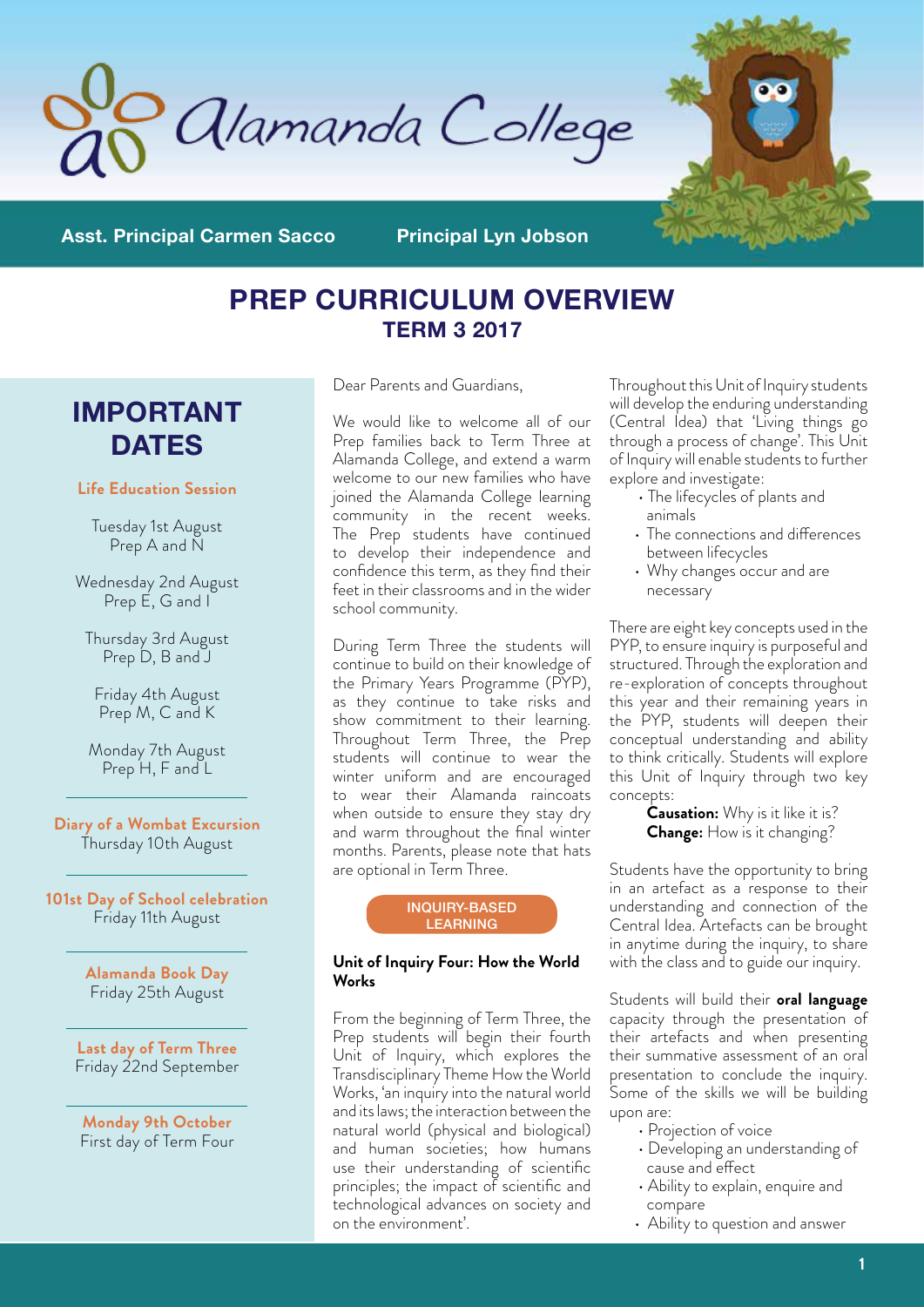

questions such as; Who? What? Where? When? Why? and How?

We invite all parents to join us at the conclusion of our Unit of Inquiry to share with you our learning in the form of a presentation.

#### **Unit of Inquiry Five: How We Express Ourselves**

Later this term, the Prep students will begin their fifth Unit of Inquiry for the year, which will explore the Transdisciplinary Theme How We Express Ourselves, 'an inquiry into the ways in which we discover and express ideas, feelings, nature, culture, beliefs, and values; the ways in which we reflect on, extend and enjoy our creativity, our appreciation of the aesthetic'. Throughout this Unit of Inquiry students will explore the central idea that 'Folktales are told by the people to entertain, teach and to recognise culture'. This Unit of Inquiry will enable students to further explore and investigate:

- Folktales are timeless and evolve
- Folktales usually follow a predictable structure and have common features
- There are many reasons to read, analyse and create folktales

There are eight key concepts used in the PYP, to ensure inquiry is purposeful and structured.Through the exploration and re-exploration of concepts throughout this year and their remaining years in the PYP, students will deepen their conceptual understanding and ability to think critically. Students will explore this Unit of Inquiry through the two key concepts:

**Function**: How does it work? **Change**: How is it changing?

Later in the year the students will be participating in an incursion titled 'Fairytale Fiasco' to complement this Unit of Inquiry.

**LITERACY** 

The on-going focus in **Reading** sessions will be to build up a range of strategies to read and comprehend texts. There will be a continued focus on developing the students' reading strategies and skills and they will be asked to apply these to a variety of reading tasks based on their individual learning goals. Students will also focus on developing strategies to assist them in reading a new text such as: using the picture, recognising an increasingly large bank of high frequency words, and continuing to develop their understanding of the relationships between letters and the different sounds they can make. We will focus on the comprehension strategies of Prediction and Prior Knowledge, Thinking Aloud, Questions and Questioning, Text Structures and Features, Visualising, Summarising and Inferring. As we move along in the term all students will continue to set personal goals using the First Steps continuum.

During **Reading,** the students will be focusing on reading and analysing Non-Fiction texts and are finding out the

features included in a Non-Fiction text, such as the 'contents page, summary, index and glossary page'.

They will build upon their prior knowledge, and will apply a range of reading strategies and skills to understand the information they are finding out.

Prep students will focus on:

- The features of a Non-Fiction text
- The differences between Fiction and Non-Fiction texts
- They will discuss the main idea of an information text and make connections with their own knowledge
- They will share their thoughts related to the information they read
- dentify the main points of the text

In Prep your child will be supported in choosing appropriate reading material to read at home and school and will be encouraged to explore a range of new texts, both through our Unit of Inquiry and ongoing Author Studies, including Pamela Allen, Lynley Dodd and Oliver Jeffers.

In **Writing**, students will be focusing on the structure and language features connected with explanation texts, and will use this knowledge to create their own presentation.

The focus this term will include:

- Demonstrating knowledge of the differences between Narrative and Informational texts when writing
- Using features such as headings, diagrams and labelling
- Sharing of written work using effective speaking and listening skills

In **Writing** sessions this term we will be continuing to focus on handwriting: pencil grip, letter size and letter formation. Students are continuing to learn to use upper-case and lower-case letters correctly using the dotted thirds to guide them. We will encourage the students to be risk takers by having a go at writing words they don't know, and using their knowledge of letter/sound relationships to assist them to strive for accuracy. The students will investigate letters and sounds, and begin to look at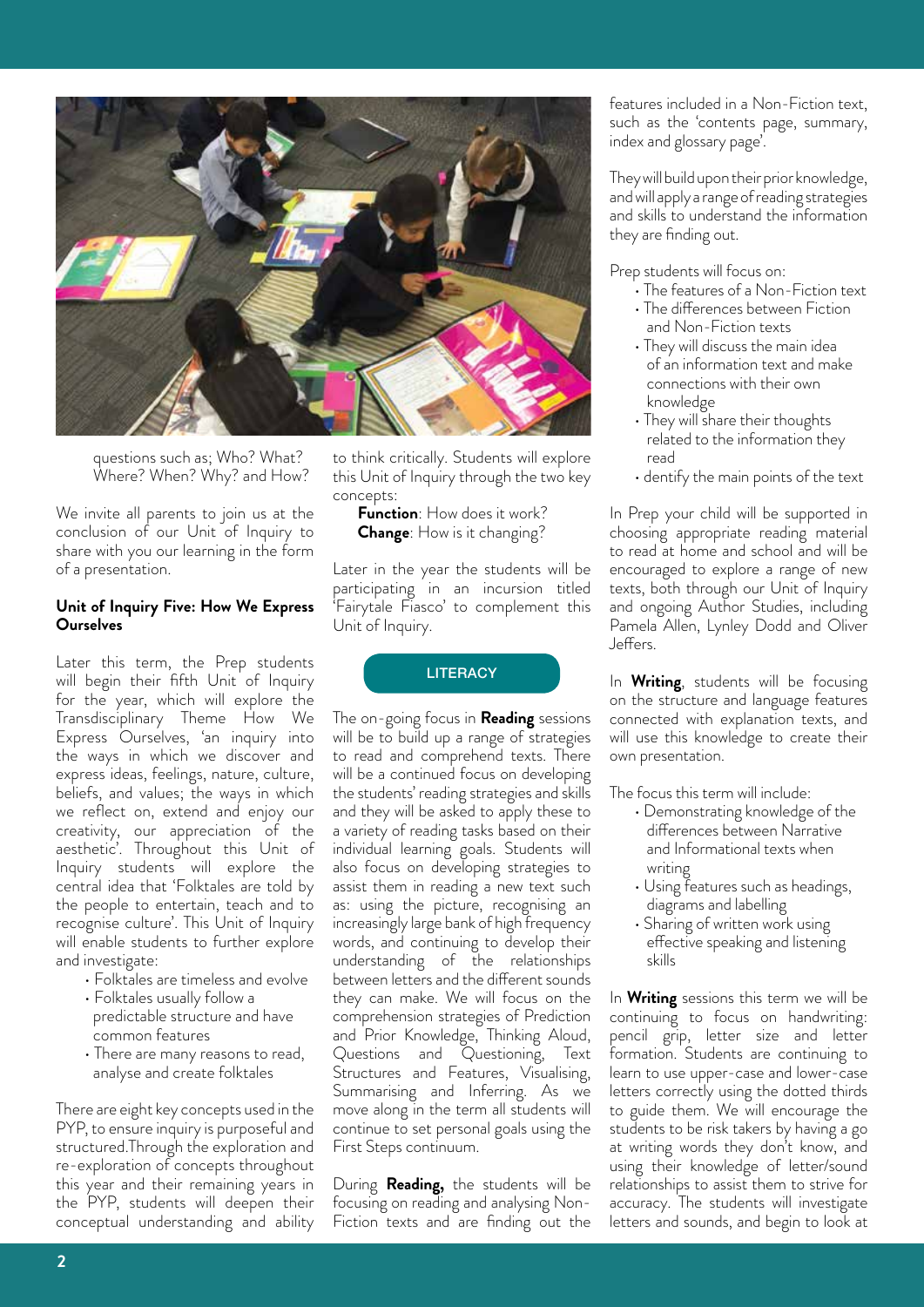blends (th, sh, ch) and rimes (at, op, it) and how they work in words. Students writing will become more complex, and they will begin to add more information into their writing pieces. To further develop their understanding of the writing craft, students will use their Writer's Notebook to capture all their creative thoughts and ideas.

Students will be supported through the writing process by using a range of Advance and Graphic Organisers, including Venn Diagrams, Mind Maps and KWL (What the students **K**now, **W**ant to know and have **L**earnt) Charts. They will be given the opportunity to organize their thinking both through the use of ICT and also with pencil and paper.

Spelling will continue to be integrated throughout the Reading and Writing programs, with the teacher introducing strategies to assist students in becoming familiar with High Frequency Words and common letter patterns. This will be developed through the exposure of daily big books and various texts from authors, such as Eric Carle, Oliver Jeffers, Lynley Dodd and Mo WIllems.

This term the focus will be on:

- What vowels are, and their importance in words.
- The dependable rimes (such as -ay, -ing, -an, -at).
- Some helpful blends (such as sh, th, ch).
- How to spell High Frequency Words independently when writing.
- Recognising rhyming words.
- Use knowledge of similar sounding words to write unknown words.

# **NUMERACY**

In Numeracy, students will be practising skills through authentic problem solving tasks. They will be taking part in teacherfocused groups, individual and small group practise. They will explore openended activities using concrete materials to demonstrate their understanding.

In **Number**, the emphasis will be upon developing number concepts, including Ordinal Number, Addition Revision, Multiplication and Subtraction, through

hands-on practical activities.

This term students will focus on:

- Recognise and count patterns (by 2s, 5s, 10s).
- Counting forwards and backwards using a range of starting points.
- Representing numbers in a range of formats (Pictures, numbers, words, items).
- Comparing, ordering and making correspondence between collections up to and beyond 20.
- Counting forwards and backwards from a non-zero starting point to 20 and beyond (one more or one less, two more or two less).
- Using concrete materials to show simple regrouping.
- Describe and place objects in order such as first, second and third.
- Describe and place objects in order from first to tenth.
- Making multiple groups of the same size.
- Counting all to find the total of multiple groups.
- Using simple counting patterns to find the total of multiple groups (repeated addition).
- Solving open-ended tasks, making links to understand that they can have multiple answers.
- Generating simple number stories to model subtraction tasks.
- Recognising symbols and use mathematical terms for subtraction.

In **Measurement and Geometry**, there will be a continued focus on using the everyday language of time, such as days of the week, months of the year, o'clock and the vocabulary 'yesterday, today, tomorrow'. Students will continue to sequence days of the week, and begin to link days and times to familiar and regular events (such as 'We have Art on Tuesday at 1 O'clock'). They will also look at the properties of three-dimensional shapes, and where they can recognise them in the world around them.

This term students will focus on:

- Relating the function of clocks to the telling of time.
- Showing an awareness that a clock changes in response to time in a daily cycle.
- Recognising that hands on an

analogue clock move and numbers on a digital clock change as time is passing and that both are providing the same information.

- Recognising o'clock and half past times on an analogue clock.
- Recognising and naming common three-dimensional shapes e.g. spheres, cubes, cones, cylinders.
- Identifying where familiar threedimensional objects occur or are used in everyday life.
- Directly comparing common objects in length, mass and capacity using appropriate language (e.g. longer, wider, heavier, lighter, holds more or less).

In **Statistics and Probability** students will focus on:

- Using appropriate language to describe chance events e.g. maybe, sometimes, always, never, less, more, possible, impossible.
- Making some simple statements about a familiar pictograph and column.
- Contributing personal information towards a collective pictograph.
- Predicting the possible outcome of inquiry based topics
- Collecting simple data to show on a pictograph and column.
- Using one to one correspondence to show data on a simple graph.
- Making comparative statements about simple pictographs.

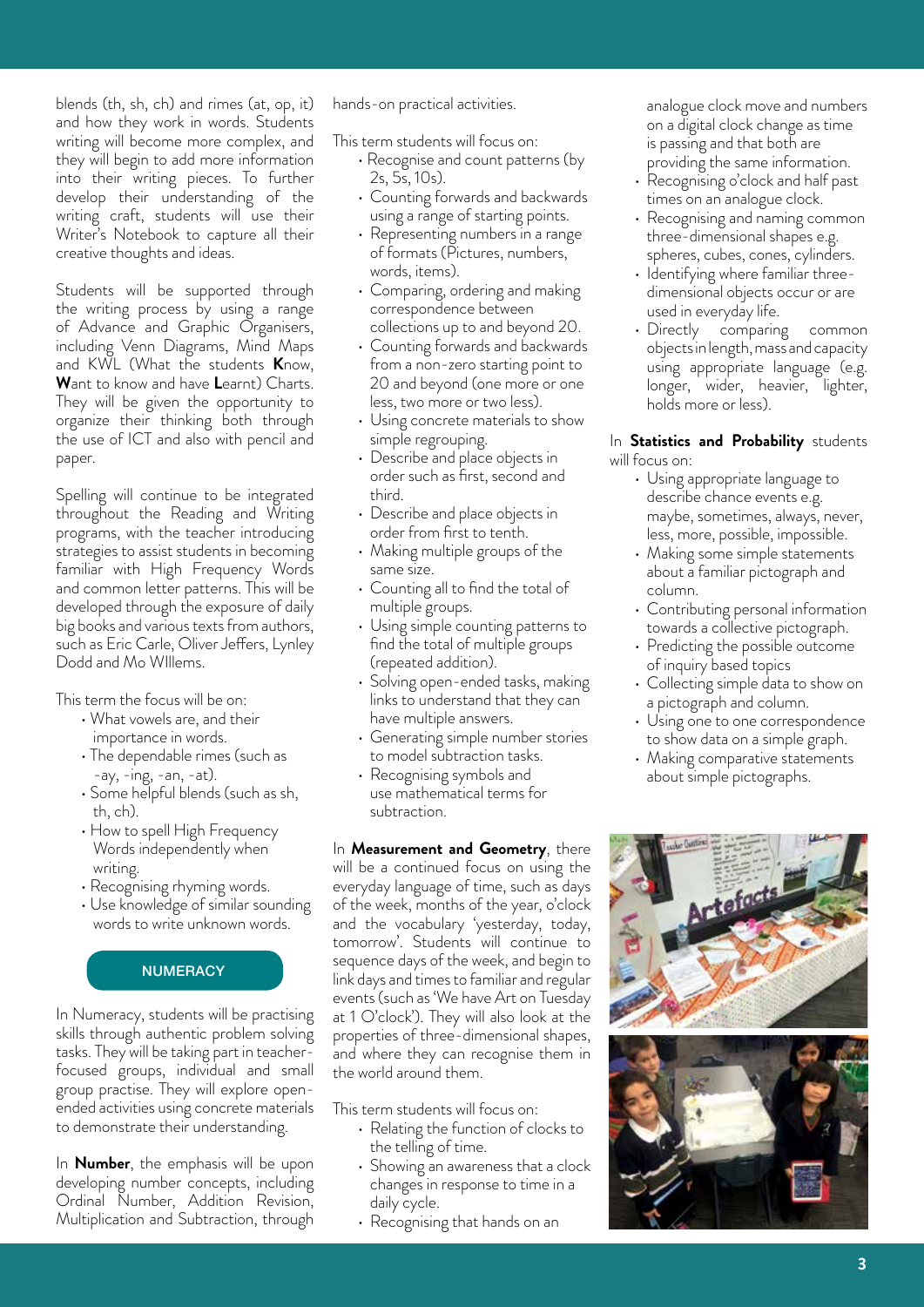#### **ITC**

During Term Three, students will explore a range of iPad applications and web-based tools that will foster communication and allow them to experience non-linguistic representation, (including videos, animation and images). Students will be exposed to applications that will support their literacy, numeracy and inquiry, such as Mathletics, Kids A-Z, Epic!, Seesaw, Friends of Ten, Eggy Words, BrainPop and Pic Collage. New applications will be integrated within the classroom on a regular basis and your classroom teachers will inform you when these new apps are needed. Please ensure you download all apps that are requested.

### **DIGITAL TECHNOLOGIES**

Throughout the year Prep students will be introduced to early stages of programming and coding through the use of the Beebots and Cubettos. Digital Technologies is now included in the Victorian Curriculum to develop an understanding of the underpinnings of ICT and how ICT actually works. It is engaging, encourages creativity, promotes problem solving, and develops solution minded thinking. It also assists the students with collaboration skills and promotes resilience.

If you have any questions or concerns, please do not hesitate to meet with your classroom teacher. We look forward to another term filled with enthusiasm, curiosity and creativity.

Kind Regards,

#### The Prep Team

**Carmen Sacco, Shahn Jones, Ellin Tideswell, Lara Stephens, Pauline Englefield, Katie Colling, Kirsty Richardson, Suzanne Jessica Cook, Rene Bernardo, Devi Subramaniam, Karen Jones, Anne Farrugia, Kady Stan, Zoe-May Gatt, Lillian LaFleur and Jo Foster.**

ART

Working towards end of Foundation, students make artworks using different materials and techniques that express their ideas, observations and imagination. Students identify and describe the subject matter and ideas in artworks they make and view. They explore ideas, experiences, observations and imagination to create visual artworks. Students also experiment with different materials and techniques to make artworks.

During Term Three, students are creating artworks for our school wide 'Book Day' which will celebrate children's books. Prep students are using the stories 'Oh No George!', 'Goodnight Everyone' and 'Ssh We Have a Plan' by Chris Haughton to inspire their artwork.

Students will engage in collaborative and independent activities as we unpack the analogous colour schemes used in his stories using the colour wheel. They will be involved in group discussions and engaging activities to look closely at Chris Haughton's illustrations. Students will see how Chris Haughton creates his illustrations for his books using collage techniques.

In order to demonstrate their understanding, students will recreate the main character from the story, Oh No George! applying collage and oil pastel techniques in an analogous colour scheme.

Along with their PYP inquiry topic, the PYP Learner Profile has been incorporated to guide the students to understand how good learners learn and therefore take responsibility for their learning in the Art room. The Learner Profile encourages all children to be inquirers, knowledgeable, thinkers, communicators, principled, open-minded, caring, risk-takers, balanced and reflective.

#### **Miss. O'Toole, Miss Hendry, Miss Cicivelli**



At Foundation level, students continue to engage in a variety of physical activities on their own and with their peers, with and without equipment, and in a range of environments (indoor, outdoor and aquatic). They continue to develop basic motor skills such as running, hopping and jumping, and begin to develop motor skills such as catching, underarm throwing, balancing and rolling through a range of activities. Students also explore ways of moving and developing control when stopping, starting, springing, landing, and changing direction and speed.

Students will begin this Term participating in a Perceptual Motor Program (PMP).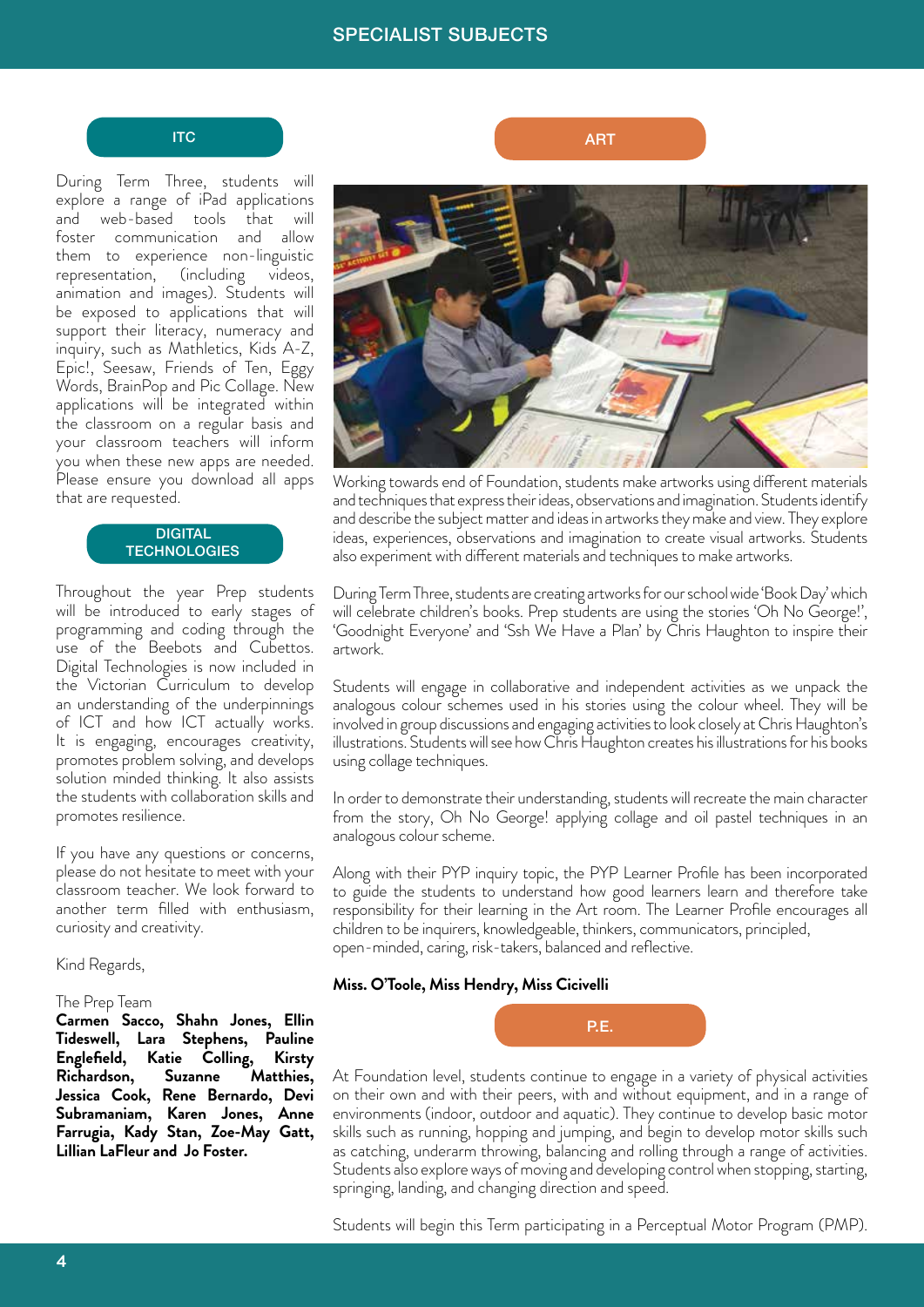This program assists the development of the child and their relationship with their peers and the surrounding environment. It aids concentration and reasoning and gives a sound basis for future formal learning. PMP enhances brain development by stimulating the five senses through movement.

The key areas of development through PMP are:

#### **Gross motor skills**

The acquisition of large scale movements eg: walking, running, jumping, skipping, climbing and moving in and out of positions.

#### **Fine motor skills**

The acquisition of small scale movements eg: performing building tasks, isolating various fingers, using tools, copying precise actions without overflow (accompanying large scale movements)

# **Crossing the midline of the body (laterality)**

Children who fail to develop this skill are at risk of changing hands at the midline when performing tasks involving movement on a horizontal place. Eyes must also learn to track across the body midline to avoid potential difficulties with reading.

## **Balance**

Closely associated with the development of gross motor skills.

#### **Body and space awareness**

This usually develops from head to toe and from the centre outwards. Spatial concepts such as behind, between backwards, forwards and up/down are also practiced.

# **Visual and spatial skills**

Students are helped to track objects in all directions, match shapes and copy patterns.

# **Rhythm sequence, memory and listening**

Activities such as clapping to rhythms, fast vs slow movements, counting claps, steps, jumps etc.

Students will participate in a range of activities throughout the unit focusing on the aforementioned skills.

Students will then move onto an Athletics unit in preparation for the Prep to Grade Four Athletics Carnival, being held at the end of Term 3. During this unit students will participate in a range of activities such as; 100m sprints, egg and spoon races, relay races, hurdles and many more. Students will be encouraged to display risk taker qualities and engage in conversations about healthy choices and the changes their bodies are going through.

Throughout every PE lesson, students are encouraged to display the PYP Learner profile and Attitudes to ensure that each student takes responsibility for their own learning and is respectful to the learning of others. We encourage all students to be risk-takers, inquirers, open-minded, effective communicators, caring and reflective during PE.

At Alamanda College, we aim for maximum participation in PE and ask for students to wear their PE uniform and to bring a drink bottle to all PE classes. If your child cannot participate in a PE lesson, then please send them to their PE teacher with a signed note outlining the reason for their non-participation.

Thank you,

# **PE Team.**

# CHINESE-MANDARIN

At the Foundation Level, students will be introduced to common characters associated with routines and their immediate experience, and draw on explicit models to communicate. They will be encouraged to engage with a variety of texts and text modes, including picture and caption books, songs, cartoons and movies. They hear the different sounds of Chinese in stimulus material such as stories read aloud, multimedia resources and internet sites.

During Term 3, Prep students will study a range of Chinese and Chinese inspired folk tales. They will come to understand the morals and ideas contained within them and begin to

discuss the importance of these morals. Students will also begin to understand the different elements that comprise a folk tale.

Through Lon Po Po, a Chinese version of Little Red Riding Hood, students will understand how stories can be adapted to suit different cultures. Working collaboratively, they will compare some similarities and differences between the two stories. In looking at 小兔子乖乖 (The Good Little Rabbits), students will unpack the importance of security and safety in different situations. A key feature of the story is the 小兔 子乖乖 song, which they will learn to sing together. Finally, while reading The Empty Pot, students will be able to make links to the learner Profile and Attitudes, and understand the value of honesty. Students will be encouraged to reflect on their own experiences and personalities.

During LOTE classes, students are provided with tasks that will challenge them to develop and increase their confidence, and other positive attitudes of learning and the Learner Profile. Activities will encourage students to inquire, think critically, reflect, communicate, take risks and cooperate. The PYP attitudes of curiosity, commitment, open-mindedness, and enthusiasm are embedded in teaching and learning.